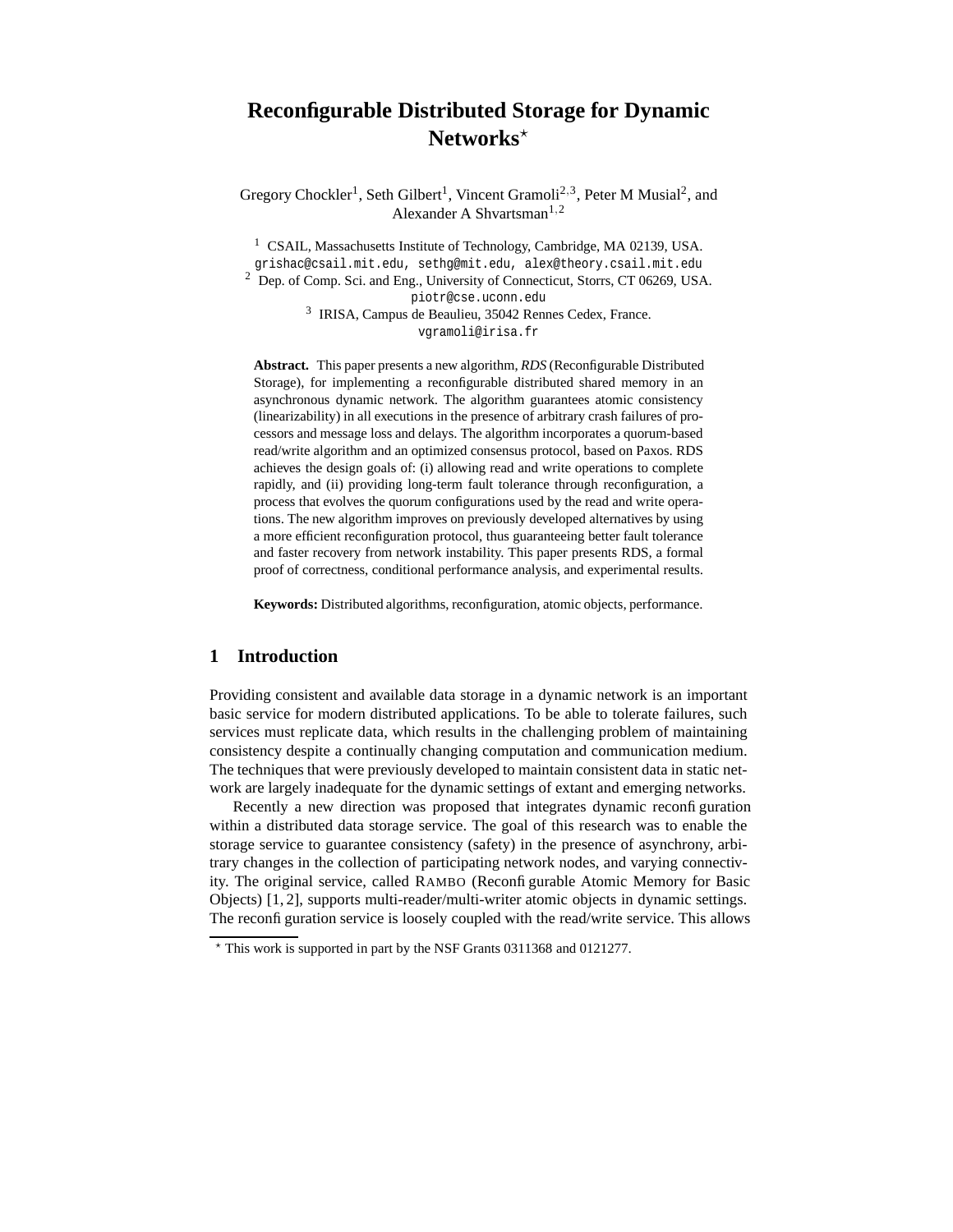for the service to separate data access from reconfiguration, during which the previous set of participating nodes can be upgraded to an arbitrary new set of participants. Of note, read and write operations can continue to make progress while the reconfiguration is ongoing. Reconfiguration is a two step process. First, the next configuration is agreed upon by the members of the previous configuration; then obsolete configurations are removed using a separate configuration upgrade process. As a result, multiple configurations can co-exist in the system if the removal of obsolete configurations is slow. This approach leads to an interesting dilemma. (a) On the one hand, decoupling the choice of new configurations from the removal of old configurations allows for better concurrency and simplified operation. Thus each operation requires weaker fault-tolerance assumptions. (b) On the other hand, the delay between the installation of a new configuration and the removal of obsolete configurations is increased. Delaying the removal of obsolete configurations can slow down reconfiguration, lead to multiple extant configurations, and require stronger fault-tolerance assumptions.

Our broader current research direction is to study the trade-off between the simplicity of loosely coupled reconfiguration protocols, as in [1, 2], and the fault tolerance properties that they require. This paper presents a new algorithm that more tightly integrates the two stages of reconfiguration. Our goal is to reduce the cost of reconfiguration, both in terms of latency and the fault-tolerance properties required of the configurations. We bound and reduce the time during which the old configurations need to remain active, without impacting the efficiency of data access operations. Reducing this time can substantially increase the fault-tolerance of the service, despite the more complicated integrated reconfiguration operation.

*Contributions.* In this paper we present a new distributed algorithm for implementing a read/write distributed shared memory in a dynamic asynchronous network. This algorithm, named *RDS* (Reconfigurable Distributed Storage), is fault-tolerant, using replication to ensure that data can survive node failures, and reconfigurable, tolerating continuous changes in the set of participating nodes. As in the original approach [1], we implement atomic (linearizable) object semantics, where in order to maintain consistency in the presence of small and transient changes, the algorithm uses *configurations* consisting of *quorums* of locations. Read and write operations consist of two phases, each phase accessing the needed read- or write-quorums. In order to tolerate significant changes in the computing medium we implement *reconfiguration* that evolves quorum configurations over time.

In RDS we take a radically different approach to reconfiguration. To speed up reconfiguration and reduce the time during which obsolete configurations must remain accessible, we present an integrated reconfiguration algorithm that overlaysthe protocol for choosing the next configuration with the protocol for removing obsolete configurations. The protocol for choosing and agreeing on the next configuration is based on an optimized version of Paxos [3–6]. The protocol for removing obsolete configurations is a two-phase protocol, involving quorums of the old and the new configurations.

In summary, RDS improves on the previous solutions  $[1, 2, 7]$  by using a more efficient reconfiguration protocol that relaxes some of the fault tolerance assumptions made in prior work and that provides faster recovery following network instability. In this paper we present the new algorithm, a formal proof of correctness, conditional per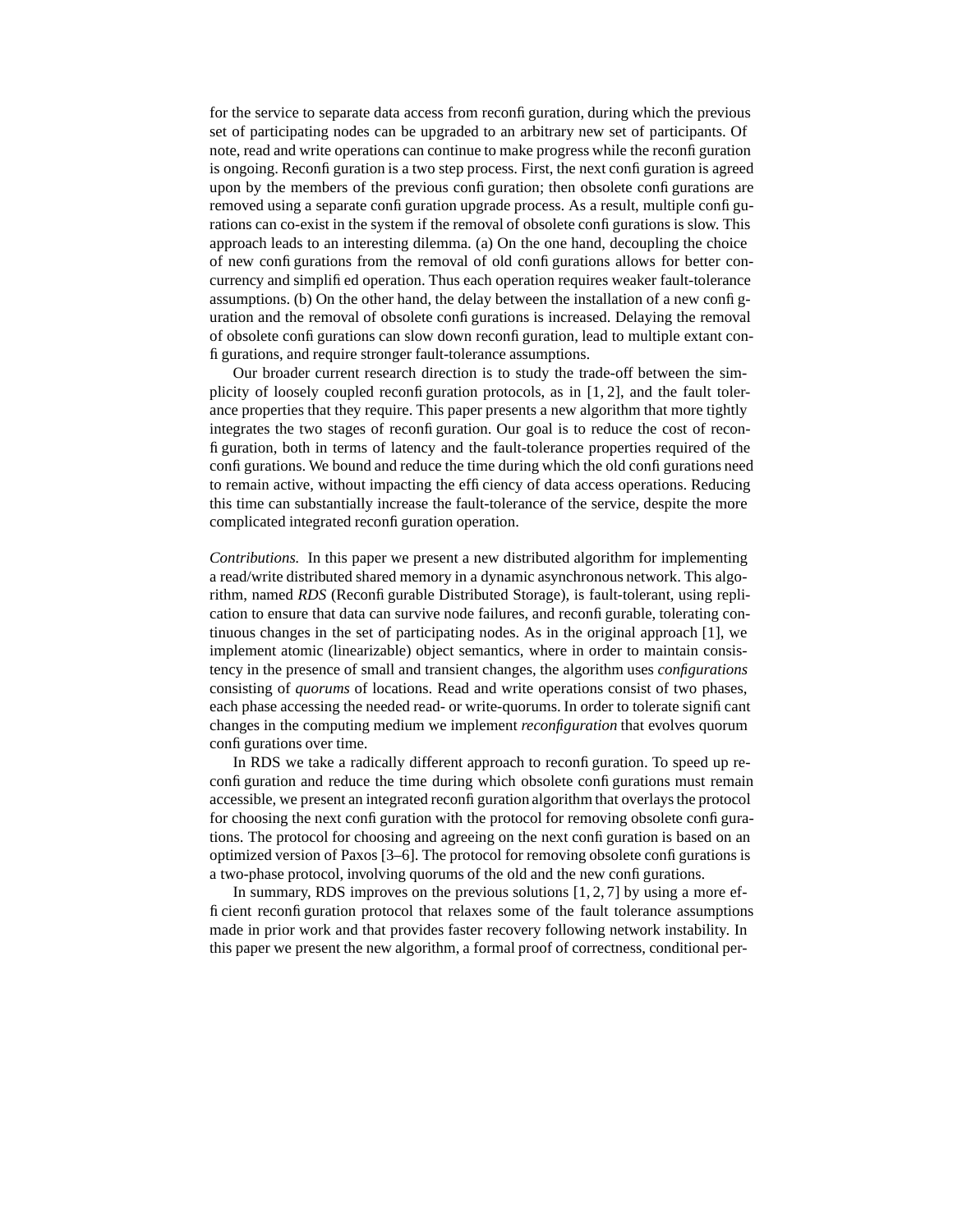formance results, and highly encouraging experimental results of additional operation latency due to reconfiguration. The highlights of our approach are as follows:

- **–** *Read/write independence:* Read and write operations are independent of ongoing reconfigurations, and can make progress regardless of ongoing reconfiguration or the time it takes for reconfiguration to terminate (e.g., due to the instability of leaders selected by the reconfiguration algorithm). Even if the network is completely asynchronous, as long as reconfigurations are not too frequent (with respect to network latencies), then read and write operations ar able to complete.
- **–** *Fully flexible reconfiguration:* The algorithm imposes no dependencies between the quorum configurations selected for installation.
- **–** *Fast reconfiguration:* The reconfiguration uses a leader-based protocol; when the leader is stable, reconfigurations are very fast: 3 network delays. Since halting consensus requires at least 3 network delays, this is seemingly optimal. Combining quorum reconfiguration with optimized 3-delay "Fast Paxos" requires new techniques since (i) prior attempts to use Paxos for reconfiguration depend on each reconfiguration using the existing quorum system to install the next, while (ii) "Fast Paxos" uses preparatory work from earlier configurations that may be obsolete.
- **–** *Fast read operations:* Read operations require only two message delays when no write operations interfere with it.
- **–** *Fast recovery:* Our solution eliminates the need for recovery following network instability and the associated clean-up of obsolete quorum configurations. Specifically, and unlike the prior RAMBO algorithms [1,2] that may generate a backlog of old configurations, there is never more than one old configuration at a time.

Our reconfiguration algorithm can be viewed as an example of protocol composition advocated by van der Meyden and Moses [8]. Instead of waiting for the establishment of a new configuration and then running the obsolete configuration removal protocol, we compose (or overlay) the two protocols so that the upgrade to the next configuration takes place as soon as possible.

*Background.* Several approaches have been used to implement consistent data in (static) distributed systems. Starting with the work of Gifford [9] and Thomas [10], many algorithms have used collections of intersecting sets of objects replicas (such as quorums) to solve the consistency problem. Upfal and Wigderson [11] use majority sets of readers and writers to emulate shared memory. Vitányi and Awerbuch [12] use matrices of registers where the rows and the columns are written and respectively read by specific processors. Attiya, Bar-Noy and Dolev [13] use majorities of processors to implement shared objects in static message passing systems. Extension for limited reconfiguration of quorum systems have also been explored [14, 15].

Virtually synchronous services [16], and group communication services (GCS) in general [17], can also be used to implement consistent data services, e.g., by implementing a global totally ordered broadcast. While the universe of processors in a GCS can evolve, in most implementations, forming a new view takes a substantial time, and client operations are interrupted during view formation. However the dynamic algorithms, such as the algorithm presented in this work and [1,2,7], allow reads and writes to make progress during reconfiguration.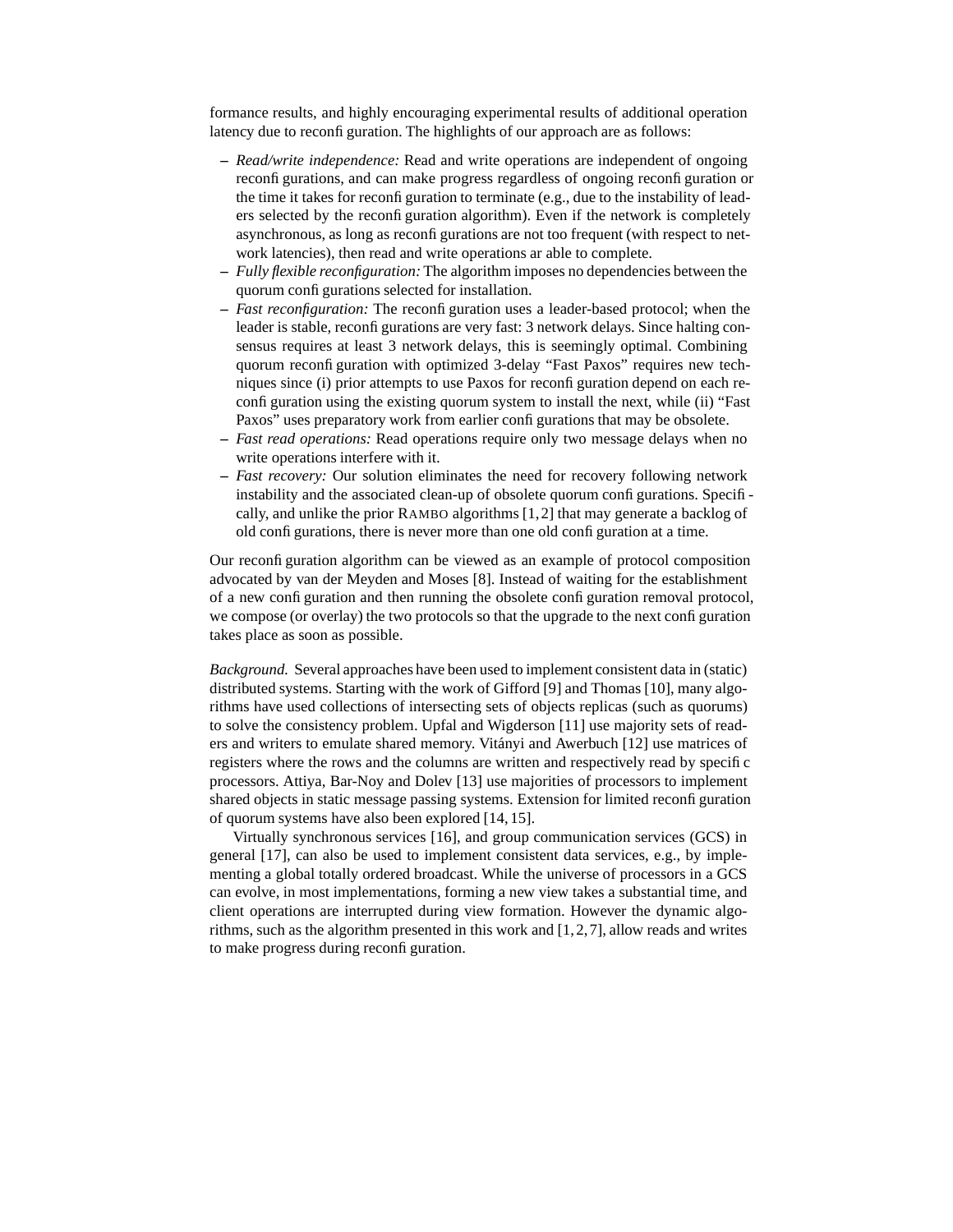Reconfigurable storage algorithms are finding their way into practical implementations [18, 19]. The new algorithm presented here has the potential of making further impact on system development.

*Document Structure.* Section 2 defines the model of computation. We present the algorithm in Section 3. In Section 4 we present the correctness proofs. In Section 5 we present conditional performance analysis of the algorithm. Section 6 contains experimental results about operation latency. The conclusions are in Section 7.

# **2 System Model and Definitions**

We use a message-passing model with asynchronous processors that have unique identifiers (the set of processor identifiers need not be finite). Processors may crash. Processors communicate via point-to-point asynchronous unreliable channels. In normal operation any processor can send a message to any other processor. In safety (atomicity) proofs we do not make *any* assumptions about the length of time it takes for a message to be delivered.

To analyze the performance of the new algorithm, we make additional assumptions as to the performance of the underlying network. In particular, we assume that eventually (at some unknown point) the network stabilizes, becoming synchronous and delivering messages in bounded (but unknown) time. We also restrict the rate of reconfiguration after stabilization, and limit node failures such that some quorum remains available in an active configuration. (For example, in majority quorums, this means that only a minority of nodes in a configuration fail between reconfigurations.) We present a more detailed explanation in Section 5.

Our algorithm uses *quorum configurations*. A *configuration c* consists of three components: (i) *members*(*c*), a finite set of processor ids, (ii) *read-quorums*(*c*), a set of quorums, and (iii) *write-quorums*(*c*), a set of quorums, where each quorum is a subset of *members* $(c)$ . We require that the read quorums and write quorums of a common configuration intersect: formally, for every  $R \in read\text{-}quorms(c)$  and  $W \in write\text{-}quorms(c)$ , the intersection  $R \cap W \neq \emptyset$ .

# **3 RDS Algorithm**

In this section, we present a description of RDS. An overview of the algorithm appears in Figure 1 and Figure 2 (the algorithm is formally specified in the full paper). We present the algorithm for a single object; atomicity is preserved under composition and the complete shared memory is obtained by composing multiple objects. See [20] for an example of a more streamlined support of multiple objects.

In order to ensure fault tolerance, data is replicated at several nodes in the network. The key challenge, then, is to maintain the consistency among the replicas, even as the underlying set of replicas may be changing. The algorithm uses *quorum configurations* to maintain consistency, and *reconfiguration* to modify the set of replicas. During normal operation, there is a single active configuration; during reconfiguration, when the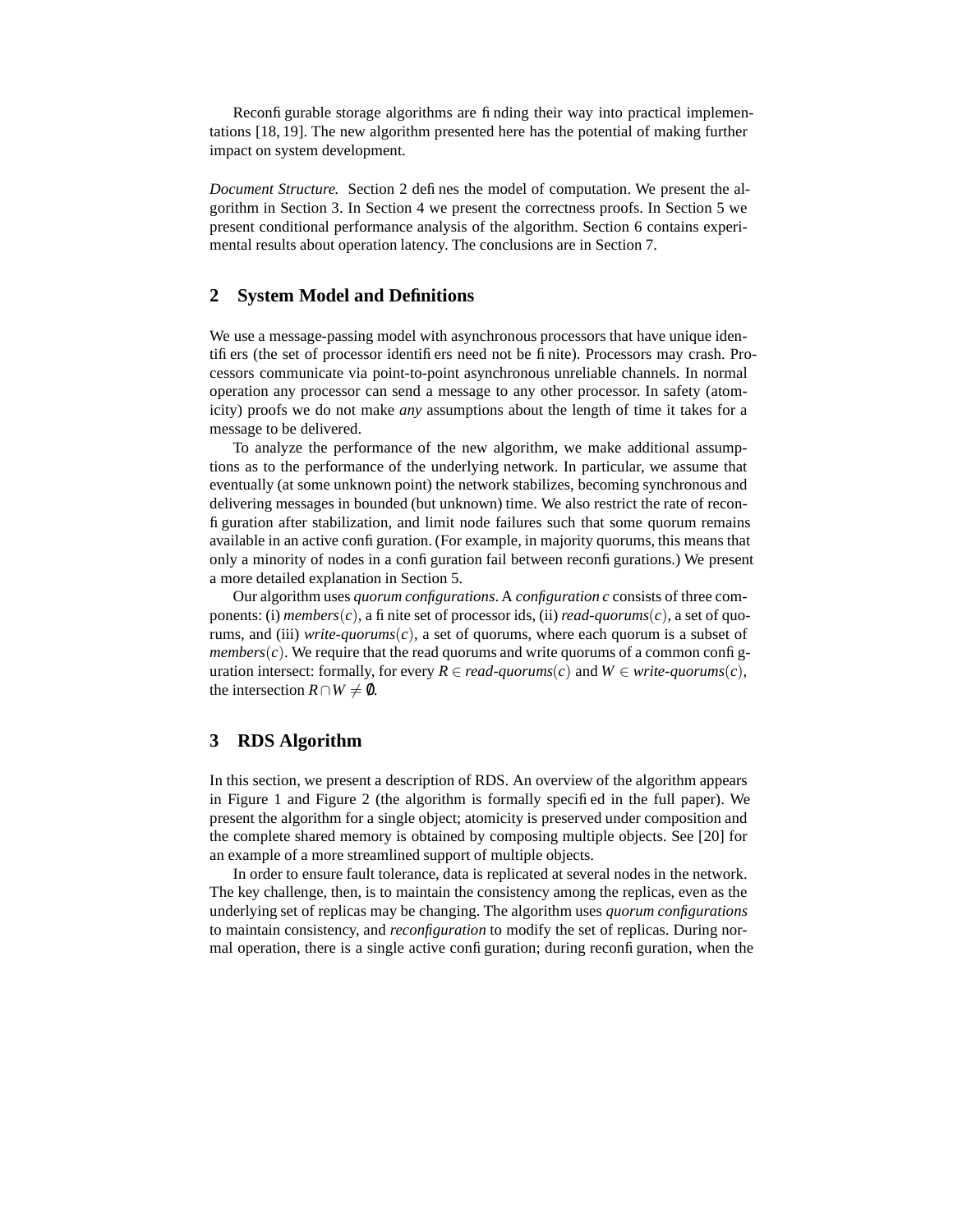read() or write(*v*) operation at node *i*:

- **– RW-Phase-1a:** Node *i* chooses a unique id, *t*, and sends a  $\langle RWA, t \rangle$  message to a read quorum of every active configuration. Node *i* stores the set of active configurations in *op-configs*. **RW-Phase-1b:** If node *j* receives a  $\langle RW1a,t \rangle$  message from *i*, it sends a
- $\langle RW1b, t, tag, value \rangle$  message back to node *i*.
- **RW-Phase-2a:** If node *i* receives a  $\langle RW1b, t, tag, value \rangle$  message from *j*, it updates its tag and value. If it receives *RW*1*b* messages from a read quorum of *all* configurations in *op-configs*, then the first phase is complete. If the ongoing operation is a read operation and the tag has already been confirmed, node *i* returns the current value; otherwise it sends a  $\langle RW2a,t,tag',value' \rangle$  message to a write quorum of every active configuration where  $tag'$ and *value*<sup>'</sup> depend on whether it is a read or a write operation: in the case of a read, they are just equal to the local *tag* and *value*; in the case of a write, they are a newly unique chosen tag, and *v*, the value to write. Node *i* resets *op-configs* to the set of active configurations.
- **RW-Phase-2b:** If node *j* receives a  $\langle RW2a, t, tag, value \rangle$  message from *i*, then it updates its tag and value and sends to *i* a  $\langle RW2b, t, configs \rangle$  message, where *configs* is the set of active configurations.
- **– RW-Done:** If node *i* receives message  $\langle RW2b, t, c \rangle$ , it adds any new configurations from *c* to its set of active configurations and to *op-configs*. If it receives a *RW*2*b* message from a write quorum of *all* configurations in *op-configs*, then the read or write operation is complete and the tag is marked confirmed. If it is a read operation, node *i* returns its current value to client.

**Fig. 1.** The phases of the read and write protocols. Each protocol requires up to two phases.

set of replicas is changing, there may be two active configurations. Throughout the algorithm, each node maintains a set of *active configurations*. During a reconfiguration, a new configuration is added to the set, and at the end of a reconfiguration the old configuration is removed.

*Read and Write Operations.* Read and write operations proceed by accessing the currently active configurations. Each replica maintains a *tag* and a *value* for the data being replicated. Tag is a counter-id pair used as a write operation version number where its node id serves as a tiebreaker. Each read or write operation potentially requires two phases: **RW-Phase-1** to *query* the replicas, learning the most up-to-date tag and value, and **RW-Phase-2** to *propagate* the tag and value to the replicas. In a *query* phase, the initiator contacts one read quorum from each active configuration, and remembers the largest tag and its associated value. In a *propagate* phase, read and write operations behave differently: a write operation chooses a new tag that is strictly larger than the one discovered in the query phase, and sends the new tag and new value to a write quorum; a read operation sends the tag and value discovered in the query phase to a write quorum.

Sometimes, a read operation can avoid performing the propagation phase, **RW-Phase-2**, if some prior read or write operation has already propagated that particular tag and value. Once a tag and value has been propagated, be it by a read or a write operation, it is marked confirmed. If a read operation discovers that a tag has been confirmed, it can skip the second phase.

One complication arises when during a phase, a new configuration becomes active. In this case, the read or write operation must access the new configuration as well as the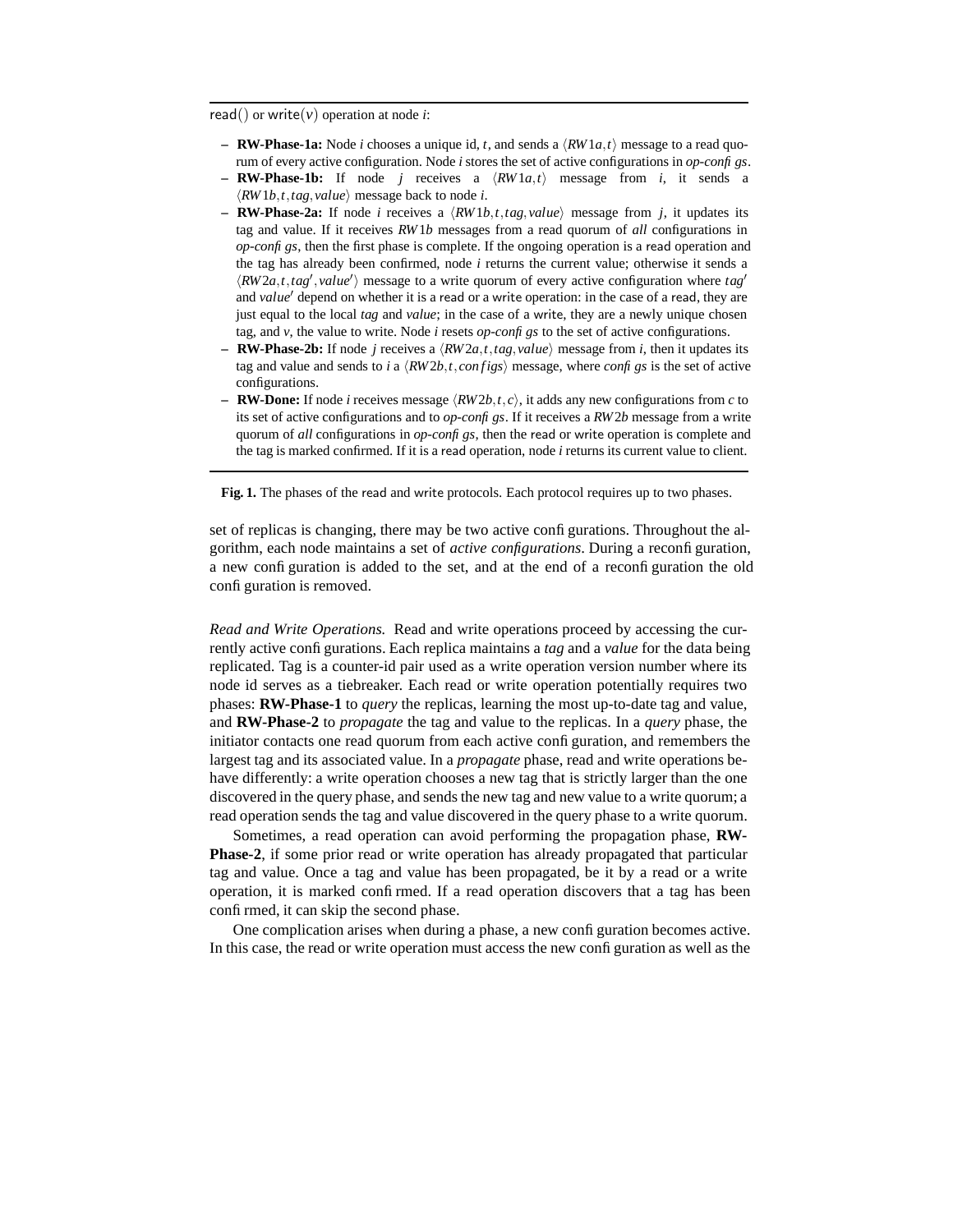$recon(c, c')$  at node *i*: If *c* is the only configuration in the set of active configurations, then reconfiguration can begin. The request is forwarded to the putative leader,  $\ell$ . If it has already completed Phase 1 for some ballot *b*, then it can skip Phase 1, and use this ballot in Phase 2. Otherwise, it performs Phase 1.

- **– Recon-Phase-1a:** Leader  $\ell$  chooses a unique ballot number *b* larger than any previously used ballots and sends  $\langle Recon1a,b\rangle$  messages to a read quorum of configuration *c* (the old configuration).
- **– Recon-Phase-1b:** When node *j* receives  $\langle Recon1a,b \rangle$  from  $\ell$ , if it has not received any message with a ballot number greater than  $b$ , then it replies to  $\ell$  with  $\langle Recon1b, b, confi gs, \langle b', c'' \rangle \rangle$  where *configs* is the set of active configurations and *b*<sup>*l*</sup> and  $c''$  represent the largest ballot and configuration that *j* voted to replace configuration  $c$ .
- **– Recon-Phase-2a:** If leader  $\ell$  has received a  $\langle Recon1b, b, configs, b'', c'' \rangle$  message, it updates its set of active configurations; if it receives "Recon1b" messages from a read quorum of configuration *c*, then it sends a  $\langle Recon2a, b, c, v \rangle$  message to a write quorum of configuration *c*, where: if all the  $\langle Recon1b, b, \ldots \rangle$  messages contained empty last two parameters, then *v* is  $c'$ ; otherwise,  $v$  is the configuration with the largest ballot received in the prepare phase.
- **– Recon-Phase-2b:** If a node *j* receives  $\langle Recon2a, b, c, c' \rangle$  from  $\ell$ , and if *c* is the only active configuration, and if it has not already received any message with a ballot number greater than *b*, it sends  $\langle Recon2b, b, c, c', tag, value \rangle$  to a read quorum and a write quorum of *c*.
- **– Recon-Phase-3a:** If a node *j* receives  $\langle Recon2b, b, c, c', tag, value \rangle$  from a read quorum and a write quorum of  $c$ , and if  $c$  is the only active configuration, then it updates its tag and value, and adds c' to the set of active configurations *and* to op-configs. It then sends a  $\langle Recon3a, c, c', tag, value \rangle$  message to a read quorum and a write quorum of configuration *c*.
- **– Recon-Phase-3b:** If a node *j* receives  $\langle Recon3a, c, c', tag, value \rangle$  from a read quorum and a write quorum of configuration *c*, then it updates its tag and value, and removes configuration *c* from its active set of configurations (but not from *op-configs*, if it is there).

**Fig. 2.** The phases of the recon protocol. The protocol requires up to three phases.

old one. In order to accomplish this, read or write operations save the set of currently active configurations, *op-configs*, when a phase begins; a reconfiguration can only add configurationsto this set—none are removed during the phase. Even if a reconfiguration finishes with a configuration, the read or write phase must continue to use it.

*Reconfiguration.* When a client wants to change the set of replicas, it initiates a reconfiguration,specifying a new configuration. The nodes then initiate a consensus protocol, ensuring that everyone agrees on the active configuration, and that there is a total ordering on configurations. The resulting protocol is somewhat more complicated than typical consensus, however, since at the same time, the reconfiguration operation propagates information from the old configuration to the new configuration.

The reconfiguration protocol uses an optimized variant of Paxos [3]. The reconfiguration request is forwarded to a leader, which coordinates the reconfiguration, consisting of three phases: a *prepare* phase, **Recon-Phase-1**, in which a ballot is made ready, a *propose* phase, **Recon-Phase-2**, in which the new configuration is proposed, and a *propagate* phase, **Recon-Phase-3**, in which the results are distributed.

The prepare phase accesses a read quorum of the old configuration, thus learning about any earlier ballots. When the leader concludes the prepare phase, it chooses a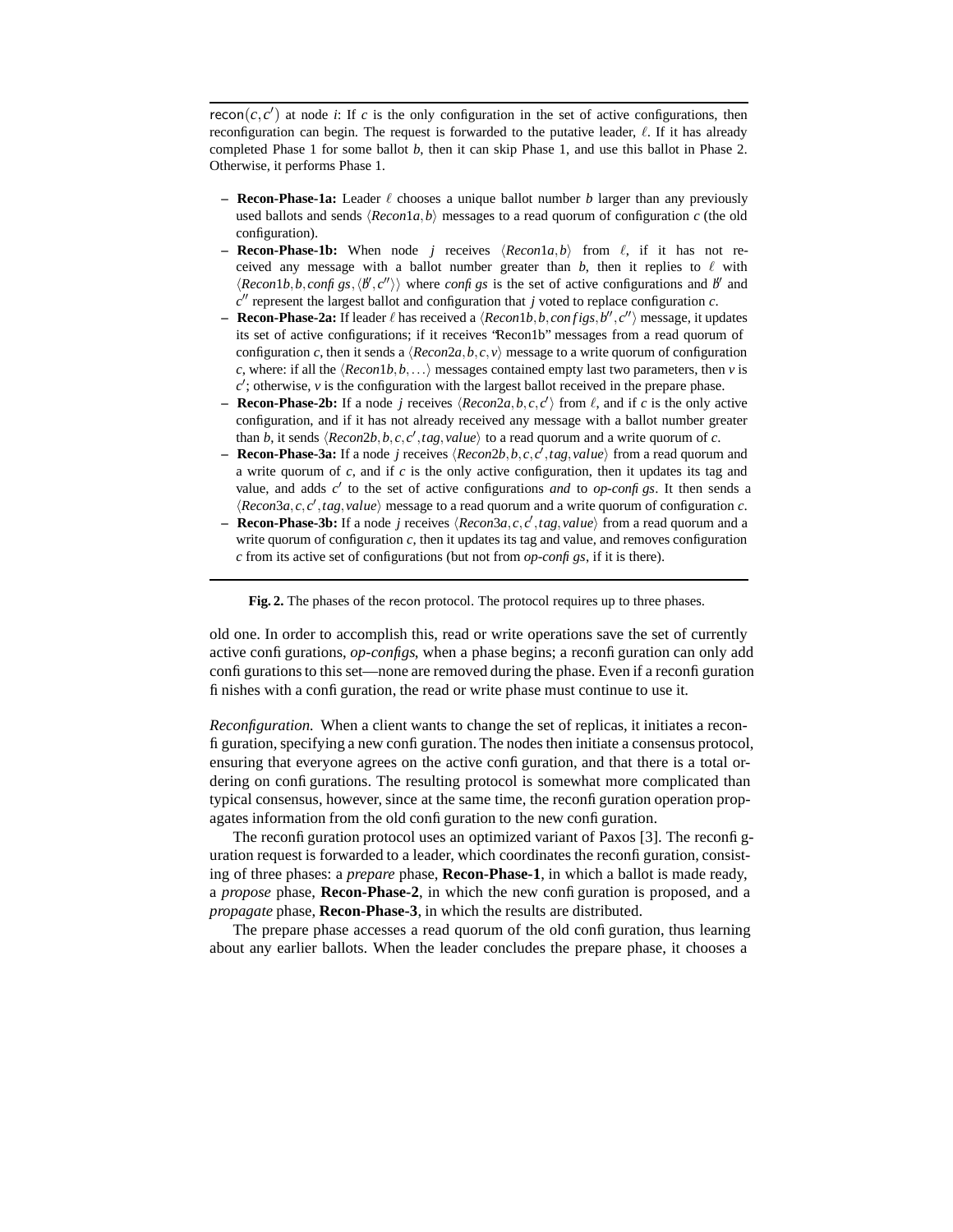configuration to propose: if no configurations have been proposed to replace the current old configuration, the leader can propose its own preferred configuration; otherwise, the leader must choose the previously proposed configuration with the largest ballot. The propose phase then begins, accessing both a read and a write quorum of the old configuration. This serves two purposes: it requires that the nodes in the old configuration vote on the new configuration, and it collects information on the tag and value from the old configuration. Finally, the propagate phase accesses a read and a write quorum from the old configuration; this ensures that enough nodes are aware of the new configuration to ensure that any concurrent reconfiguration requests obtain the desired result.

There are two optimizations included in the protocol. First, if a node has already prepared a ballot as part of a prior reconfiguration, it can continue to use the same ballot for the new reconfiguration, without redoing the prepare phase. This means that if the same node initiates multiple reconfigurations, only the first reconfiguration has to perform the prepare phase. Second, the propose phase can terminate when *any* node, even if it is not the leader, discovers that an appropriate set of quorums has voted for the new configuration. If all the nodes in a quorum send their responses to the propose phase to all the nodes in the old configuration, then all the replicas can terminate the propose phase at the same time, immediately sending out propagate messages. Again, when any node receives a propagate response from enough nodes, it can terminate the propagate phase. This saves the reconfiguration one message delay. Together, these optimizations mean that when the same node is performing repeated reconfigurations, it only requires three message delays: the leader sending the propose message to the old configuration, the nodes in the old configuration sending the responses to the nodes in the old configuration, and the nodes in the old configuration sending a propagate message to the initiator, which can then terminate the reconfiguration.

#### **4 Proof of Correctness (Atomic Consistency)**

We now outline the safety proof of RDS, i.e., we show that the read and write operations are atomic (linearizable). We depend on two lemmas commonly used to show linearizability: Lemmas 13.10 and 13.16 in [21]. We use the tags of the operations to induce a partial ordering on operations that allows us to prove the key property necessary to guarantee atomicity: if  $\pi_1$  is an operation that completes before  $\pi_2$  begins, then the tag of  $\pi_1$  is no larger than the tag of  $\pi_2$ ; if  $\pi_2$  is a write operation, the inequality is strict.

*Ordering Configurations.* Before we can reason about the consistency of read and write operations, we must show that nodes agree on the active configurations. For a reconfiguration replacing configuration *c*, we say that reconfiguration  $\langle c, c \rangle$  is *welldefined* if no node replaces configuration  $c$  with any configuration except  $c$ . This is, essentially, showing that the consensus protocol successfully achieves agreement. The proof is an extension of the proof in [3] which shows that Paxos guarantees agreement, modified to incorporate optimizations in our algorithm and reconfiguration (for lack of space we omit the proof).

**Theorem 1.** For all executions, there exists a sequence of configurations,  $c_1, c_2, \ldots$ *such that reconfiguration*  $\langle c_i, c_{i+1} \rangle$  *is well-defined for all i.*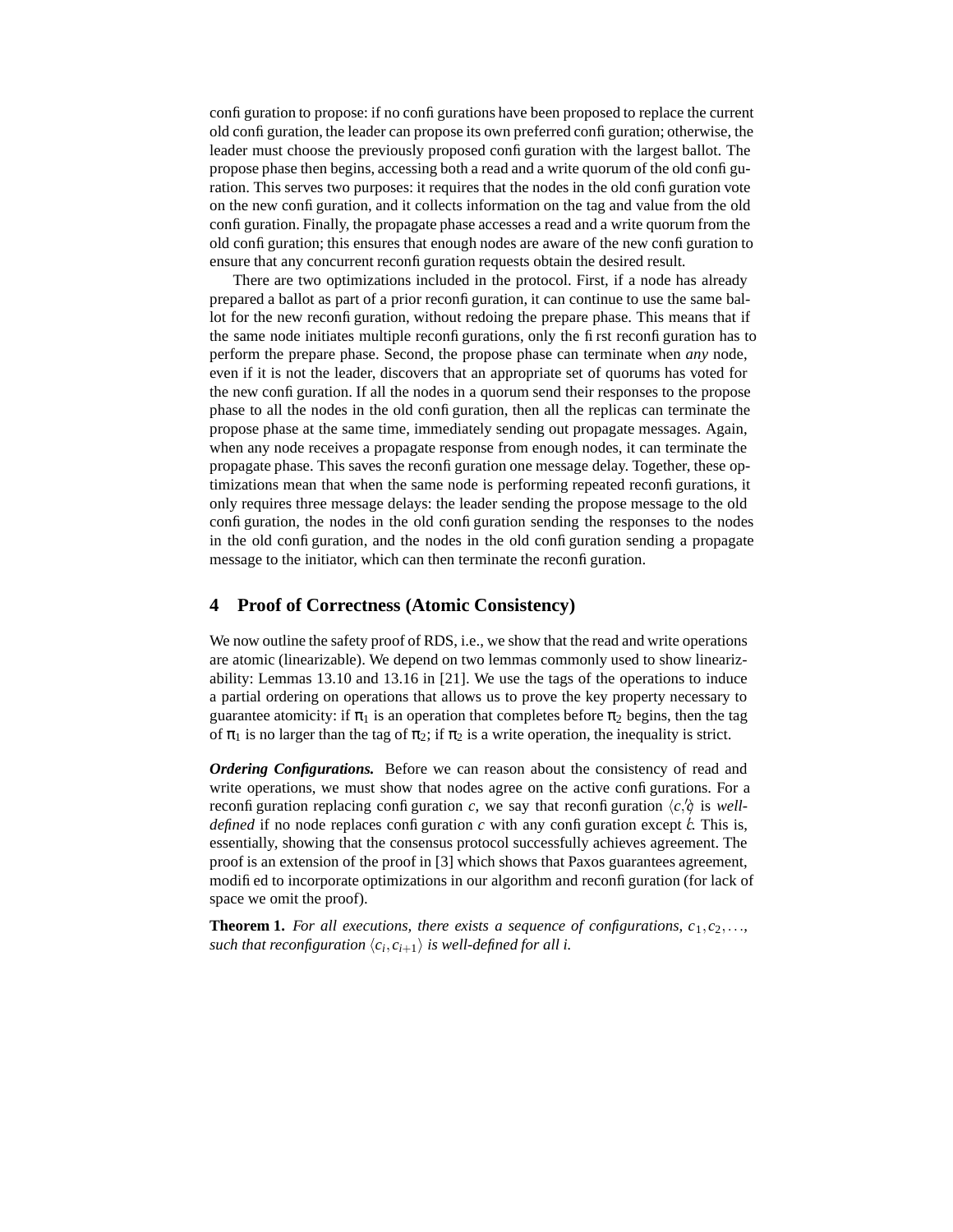*Ordering Operations.* We now proceed to show that tags induce a valid ordering on the operations. If both operations "use" the same configuration, then this property is easy to see: operation  $\pi_1$  propagates its tag to a write quorum, and  $\pi_2$  discovers the tag when reading from a read quorum. The difficult case occurs when  $\pi_1$  and  $\pi_2$  use differing configurations. In this case, the reconfigurations propagate the tag from one configuration to the next.

We refer to the smallest tag at a node that replaces configuration  $q$  with configuration  $c_{\ell+1}$  as the "tag for configuration  $q_{+1}$ ." We can then easily conclude from this definition, along with a simple induction argument, that:

**Invariant 2** If some node *i* has configuration  $c_{\ell} + 1$  *in its set* of active configurations, *then its tag is at least as large as the tag for configuration*  $c_{\ell+1}$ *.* 

This invariant allows us to conclude two facts about how information is propagated by reconfiguration operations: the tag of each configuration is no larger than the tag of the following configuration, and the tag of a read/write operation is no larger than the tag of a configuration in its set of active configurations. The next lemma requires showing how read and write operations propagate information *to* a reconfiguration operation:

**Lemma 1.** If  $c_{\ell}$  is the largest configuration in *i's op-config set of operational configurations when RW-Phase-2 completes, then the tag of the operation is no larger than the tag of configuration*  $c_{\ell+1}$ *.* 

*Proof.* During the **RW-Phase-2**, the tag of the read or write operation is sent to a write quorum of the configuration  $q$ . This quorum must intersect the read quorum during the **Recon-Phase-2** propagation phase of the reconfiguration that installs  $q_{+1}$ . Let *i* be a node in the intersection of the two quorums. If  $i'$  received the reconfiguration message prior to the read/write message, then node *i* would learn about configuration  $c_{\ell+1}$ . However we assumed that  $c_{\ell}$  was the largest configuration in *op-config* at *i* at the end of the phase. Therefore we can conclude that the read/write message to *i* preceded the reconfiguration message, ensuring that the tag was transferred as required.  $\Box$ 

**Theorem 3.** *For any execution,* α*, it is possible to determine a linearization of the operations.*

*Proof.* As discussed previously, we need to show that if operation  $\pi_1$  precedes operation  $\pi_2$ , then the tag of  $\pi_1$  is no larger than the tag of  $\pi_2$ , and if  $\pi_1$  is a write operation, then the inequality is strict.

There are three cases to consider. First, assume  $\pi_1$  and  $\pi_2$  use the same configuration. Then the write quorum accessed during the propagate phase of  $\pi_1$  intersects the read quorum accessed during the query phase of  $\pi_2$ , ensuring that the tag is propagated.

Second, assume that the *smallest* configuration accessed by  $\pi$  in the propagate phase is larger than the *largest* configuration accessed by π<sub>2</sub> in the query phase. This case cannot occur. Let  $c_\ell$  be the largest configuration accessed by  $\pi$ <sub>2</sub>. Prior to  $\pi_1$ , some configuration installing configuration  $q_{+1}$  must occur. During the final phase **Recon-Phase-2** of the reconfiguration, a read quorum of configuration  $\ell$  is notified of the new configuration. Therefore, during the query phase of  $\pi$ <sub>2</sub>, the new configuration for  $q_{+1}$ would be discovered, contradicting our assumption.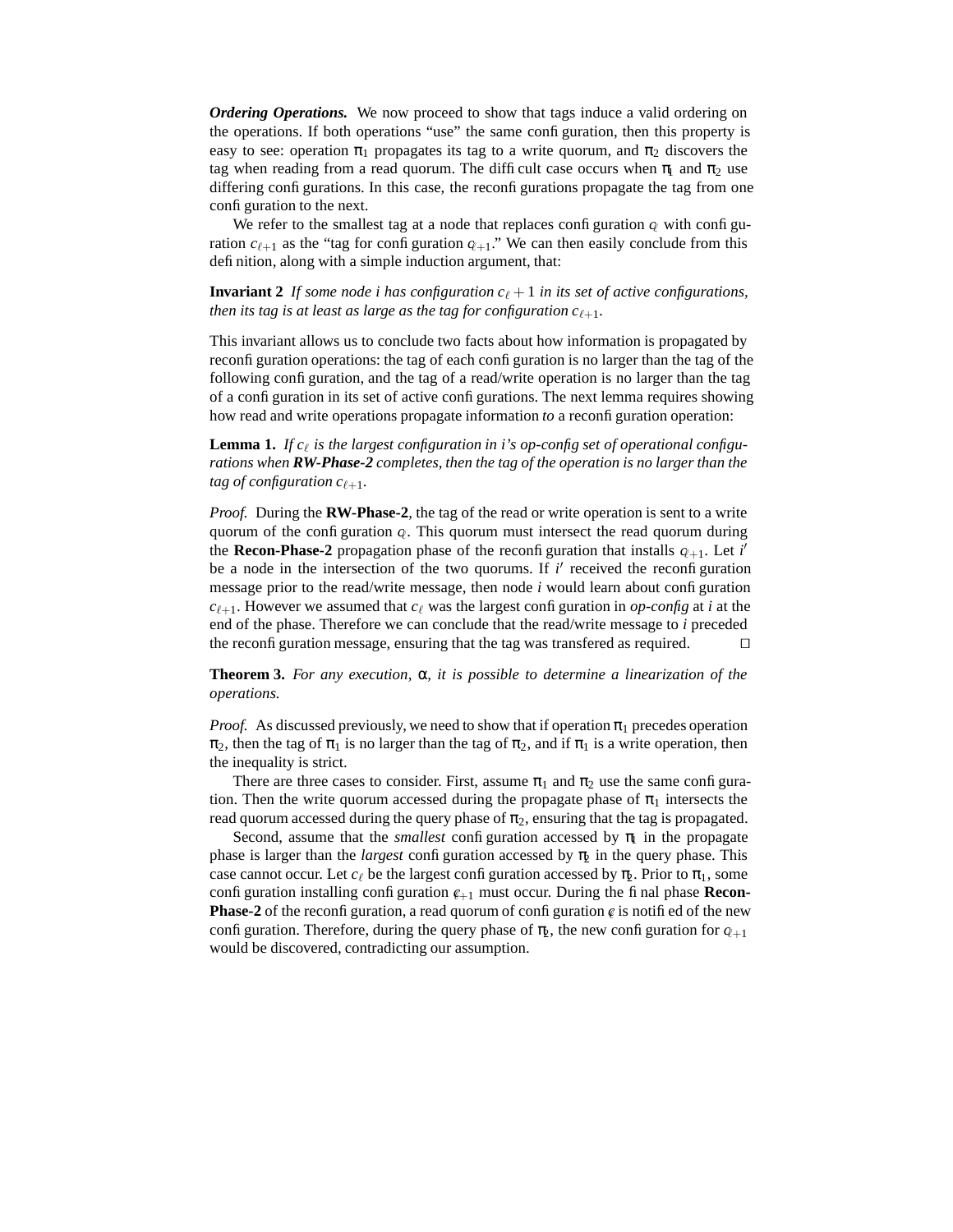Third, assume that the *largest* configuration  $\varphi$  accessed by  $\pi_1$  in the propagate phase **RW-Phase-2** is smaller than the *smallest* configuration  $c_V$  accessed by  $\pi_2$  in the query phase **RW-Phase-1**. Then, Lemma 1 shows that the tag of  $\pi_1$  is no larger than the tag of  $c_{\ell}$ ; Invariant 2 shows that the tag of  $c_{\ell}$  is no larger than the tag of  $c_{\ell'}$  and that the tag of  $c_{\ell'}$  is no larger than the tag of  $\pi_2$ . Together, these show the required relationship of the tags.

If  $\pi_1$  skips the second phase, **RW-Phase-2**, then an earlier read or write must have performed a **RW-Phase-2** for the same tag, and the proof follows as before.  $\Box$ 

#### **5 Conditional Performance Analysis**

Here we examine the performance of RDS, focusing on the efficiency of reconfiguration and how the algorithm responds to instability in the network. To ensure that the algorithm makes progress in an otherwise asynchronous system, we make a series of assumptions about the network delays, the connectivity, and the failure patterns. In particular, we assume that, eventually, the network stabilizes and delivers messages with a delay of *d*. The main results in this section are as follows. (*i*) we show that the algorithm "stabilizes" within  $e+2d$  time after the network stabilizes, where *e* is the time required for new nodes to fully join the system and notify old nodes about their existence. (By contrast, the original RAMBO algorithm [1] might take arbitrarily long to stabilize under these conditions.) (*ii*) we show that after the algorithm stabilizes, reconfiguration completes in 5*d* time; if a single node performs repeated reconfigurations, then after the first, each subsequent reconfiguration completes in  $3d$  time. (*iii*) we show that after the algorithm stabilizes, reads and writes complete in 8*d* time, reads complete in 4*d* time if there is no interference from ongoing writes, and in  $2d$  if no reconfiguration is pending.

*Assumptions.* Our goal is to model a system that becomes stable at some (unknown) point during the execution. Formally, let  $\alpha$  be a (timed) execution and  $\alpha'$  a fi nite prefix of  $\alpha$  during which the network may be unreliable and unstable. After  $\alpha'$  the network is reliable and delivers messages in a timely fashion.

We refer to  $\ell$ *time*( $\alpha'$ ) as the time of the last event of  $\alpha'$ . In particular, we assume that following  $\ell$ *time*( $\alpha'$ ): (i) all local clocks progress at the same rate, (ii) messages are not lost and are received in at most *d* time, where *d* is a constant unknown to the algorithm, (iii) nodes respond to protocol messages as soon as they receive them and they broadcast messages every *d* time to all service participants, (iv) all enabled actions are processed with zero time passing on the local clock.

Generally, in quorum-based algorithms, the operations are guaranteed to terminate provided that at least one quorum does not fail. In constrast, for a reconfigurable quorum system we assume that at least one quorum does not fail prior to a successful reconfiguration replacing it. For example, in the case of majority quorums, this means that only a minority of nodes fail in between reconfigurations. Formally, we refer to this as *configuration-viability*: at least one read quorum and one write quorum from each installed configuration survive 4*d* after (i) the network stabilizes and (ii) a following successful reconfiguration operation.

We place some easily satisfied restrictions on reconfiguration. First, we assume that each node in a new configuration has completed the joining protocol at least time *e* prior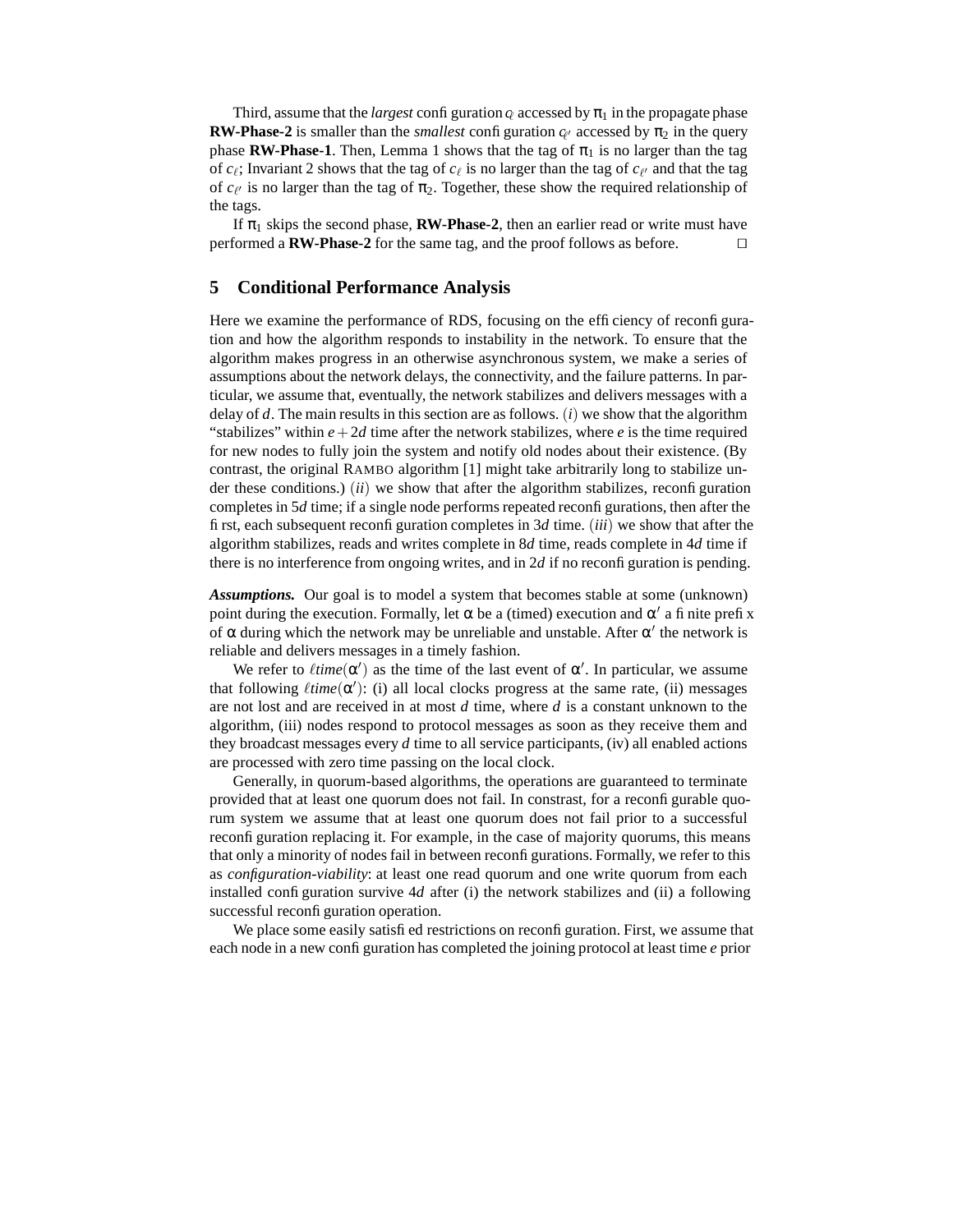to the configuration being proposed, for a fixed constant *e*. We call this *recon-readiness*. Second, we assume that after stabilization, reconfigurations are not too frequent: 5*drecon-spacing* implies that recons are at least 5*d* apart.

Also, after stabilization, we assume that nodes, once they have joined, learn about each other quickly, within time *e*. We refer to this as *join-connectivity*.

Finally, we assume that a leader election service chooses a single leader at time  $\ell$ *time*( $\alpha'$ ) + *e* and that it remains alive until the next leader is chosen and for a sufficiently long time for a reconfiguration to complete. For example, a leader may be chosen among the members of a configuration based on the value of an identifier.

*Bounding Reconfiguration Delays.* We now show that reconfiguration attempts complete within at most five message delays after the system stabilizes. Let  $\ell$  be the node identified as the leader when the reconfiguration begins.

The following lemma describes a preliminary delay in reconfiguration when a nonleader node forwards the reconfiguration request to the leader.

**Lemma 2.** Let the first recon $(c, c')$  event at some active node *i*, where  $i \neq \ell$ , occur at *time t* and let *t*<sup> $\prime$ </sup> *be* max( $\ell$ *time*( $\alpha'$ ),*t*) + *e. Then, the leader*  $\ell$  *starts the reconfiguration process at the latest at time*  $t' + 2d$ *.* 

*Proof* (sketch). When the recon $(c, c')$  occurs at time *t*, one of two things happen: either the reconfiguration fails immediately, if  $c$  is not the current, unique, active configuration, or the recon request is forwarded to the leader. Observe that *join-connectivity* ensures that *i* knows the identity of the leader at time  $t'$ , so no later than time  $t' + d$ , *i* sends a message to  $\ell$  that includes reconfiguration request information. By time  $t + 2d$ the leader receives message from  $i$  and starts the reconfiguration process.  $\square$ 

The next lemma implies that after some time following reconfiguration request, there is a communication round where all messages include the same ballot.

# **Lemma 3.** After time  $\ell$ time $(\alpha') + e + 2d$ ,  $\ell$  knows about the largest ballot in the system.

*Proof* (sketch). Let *b* be the largest ballot in the system at time  $\ell$ time $(\alpha') + e + 2d$ , we show that  $\ell$  knows it. We know that after  $\ell$ *time*( $\alpha'$ ), only  $\ell$  can create a new ballot. Therefore ballot *b* must have been created before  $\ell$ *time*( $\alpha'$ ). Since  $\ell$  is the leader at time  $\ell$ *time*( $\alpha'$ ) + *e*, we know that  $\ell$  has joined before time  $\ell$ *time*( $\alpha'$ ).

If ballot *b* still exists after  $\ell$ *time*( $\alpha'$ ) (the case we are interested in), then there are two possible scenarios. Either ballot  $b$  is conveyed by an in transit message or it exists an active node *i* aware of it at time  $\ell$ *time*( $\alpha$ <sup>'</sup>) + *e*. In the former case, gossip policy implies that the in transit message is received at time *t*, such that  $\ell$ *time*( $\alpha'$ ) + *e* < *t* <  $\ell$ *time*( $\alpha'$ ) +  $e + d$ . However, it might happen that  $\ell$  does not receive it, if the sender ignored its identity at the time the send event occurred. Thus, at this time one of the receiver sends a message containing *b* to  $\ell$ . Its receipt occurs before time  $\ell$ *time*( $\alpha'$ ) + *e* + 2*d* and  $\ell$ learns about *b*. In the latter case, by join-connectivity assumption at time  $\ell$ *time*( $\alpha'$ ) + *e*, *i* knows about  $\ell$ . Gossip policy implies *i* sends a message to  $\ell$  before  $\ell$ *time*( $\alpha'$ ) +  $e$  +  $d$ and this message is received by  $\ell$  before  $\ell$ *time*( $\alpha'$ ) +  $e$  + 2*d*, informing it of ballot *b*.  $\Box$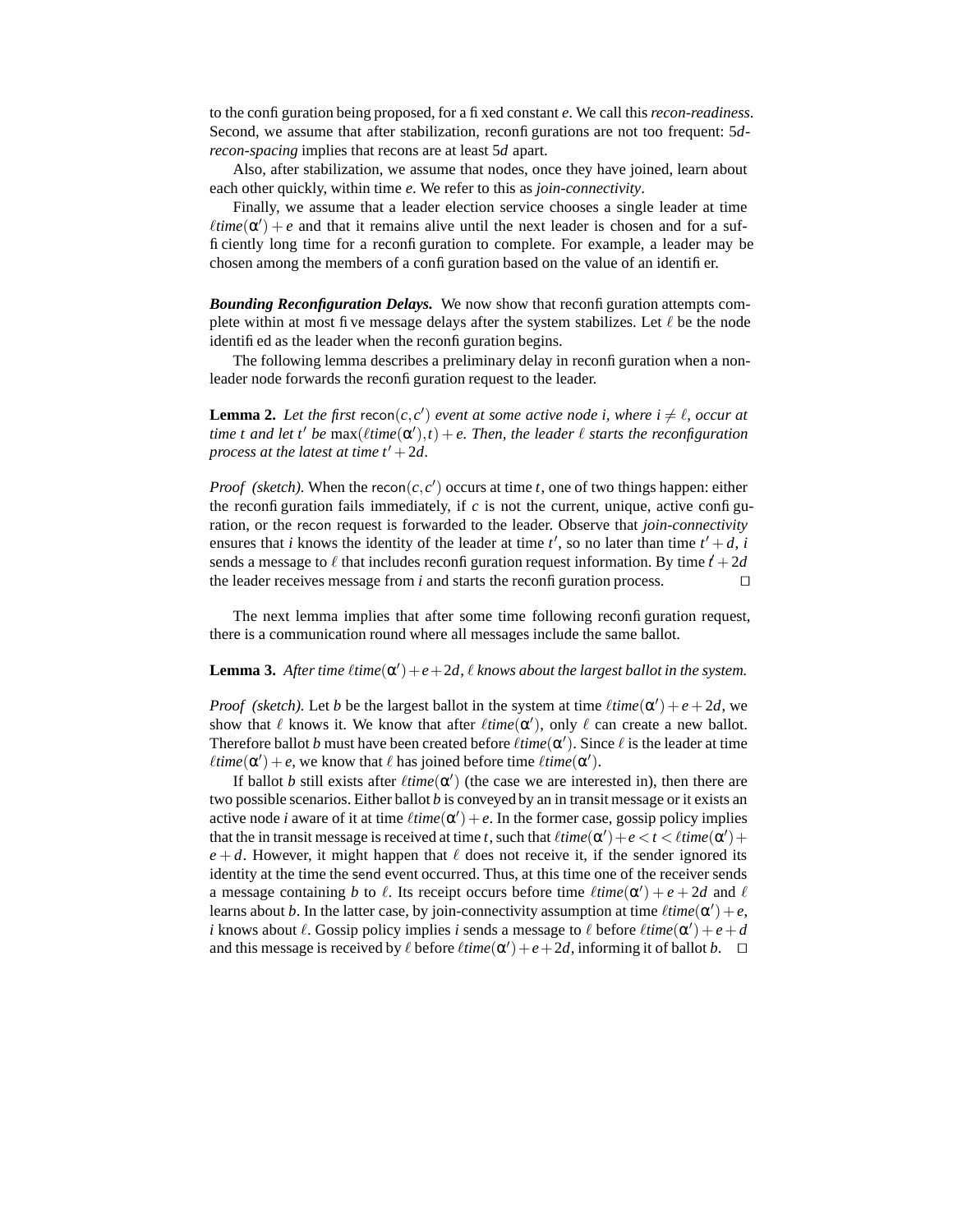Next theorem says that any reconfiguration completes in at most 5*d* time, following the system stabilization. The proof is straightforward from the code and is omitted for lack of space. In Theorem 5 we show that when the leader node has successfully completed the previous reconfiguration request then it is possible for the subsequent reconfiguration to complete in at most 3*d*.

**Theorem 4.** Assume that  $\ell$  starts the reconfiguration process initiated by recon $(c, c')$  $\alpha t$  *time*  $t \geq \ell$ *time*( $\alpha'$ ) +  $e + 2d$ . Then the corresponding reconfiguration completes no *later than*  $t + 5d$ .

**Theorem 5.** Let  $\ell$  be the leader node that successfully conducted the reconfiguration *process from c to c'. Assume that*  $\ell$  *starts a new reconfiguration process from c' to c*" *at time*  $t \geq \ell$ *time*( $\alpha'$ ) + *e* + 2*d. Then the corresponding reconfiguration from <i>c*<sup>*'*</sup> *to c*<sup>*''*</sup> *completes at the latest at time*  $t + 3d$ *.* 

*Proof (sketch).* By *configuration-viability*, at least one read and one write quorums of  $c'$  are active. By Lemma 3,  $\ell$  knows the largest ballot in the system at the beginning of the new reconfiguration. This means that  $\ell$  may keep its ballot and start from **Recon-Phase-2a** (since it has previously executed **Recon-Phase-1b**). Hence only a single message exchange in **Recon-Phase-2a**/**Recon-Phase-2b** and a single broadcast following **Recon-Phase-3a** take place. Therefore, the last phase of Paxos occurs at time  $t + 3d$ .

*Bounding Read-Write Delays.* In this section we present bounds on the duration of read/write operations under assumptions stated in the previous section. Recall from Section 3 that both the read and the write operations are conducted in two phases, first the query phase and second the propagate phase. We begin by first showing that each phase requires at least 4*d* time. However, if the operation is a read operation and no reconfiguration and no write propagation phase is concurrent, then it is possible for this operation to terminate in only  $2d$  – see proof of Lemma 4. The final result is a general bound of 8*d* on the duration of any read/write operation.

**Lemma 4.** *Consider a single phase of a read or a write operation initiated at node i at time t*, where *i is a* node *that joined the system at time*  $\max(t - e - 2d, \ell \text{time}(\alpha'))$ *. Then this phase completes at the latest at time*  $\max(t, \ell \text{time}(\alpha') + e + 2d) + 4d$ .

*Proof.* Let  $c_k$  be the largest configuration in any active node's *op-configs* set, at time *t* − 2*d*. By the *configuration-viability* assumption, at least one read and at least one write quorum of  $c_k$  are active for the interval of 4*d* after  $c_{k+1}$  is installed. By the *joinconnectivity* and the fact that *i* has joined at time  $max(t - e - 2d, \ell time(\alpha'))$ , *i* is aware of all active members of  $c_k$  by the time max $(t - 2d, \ell \text{time}(\alpha') + e)$ .

Next, by the timing of messages we know that within *d* time a message is sent from each active members of  $c_k$  to *i*. Hence, at time  $max(t, \ell \text{time}(\alpha') + e + 2d)$  node *i* becomes aware of  $c_k$ , i.e.  $c_k \in op\text{-}configs$ .

At *d* time later, messages from phase **RW-Phase-1a** or **RW-Phase-2a** are received and **RW-Phase-1b** or **RW-Phase-2b** starts. Consequently, no later than  $\max(t, \ell \text{time}(\alpha') + \alpha')$  $e+2d$  +  $2d$ , the second message of **RW-Phase-1** or **RW-Phase-2** is received.

Now observe that configuration might occur in parallel, therefore it is possible that a new configuration is added to the *op-configs*set during **RW-Phase-1** or **RW-Phase-2**.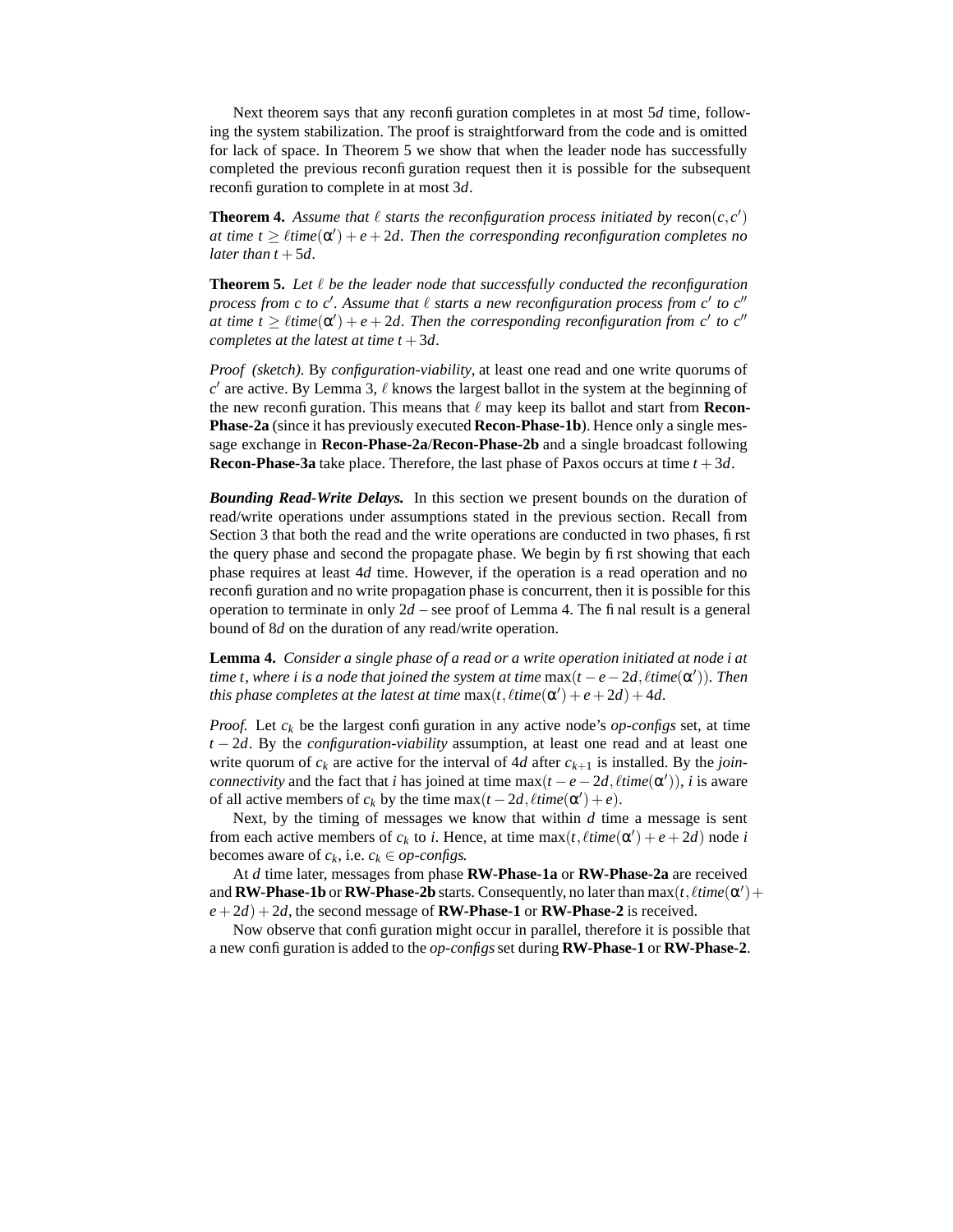Discovery of new configurations results in the phase being restarted, hence completing at time  $\max(t, \ell \text{time}(\alpha') + e + 2d) + 4d$ . By *recon-spacing* assumption no more than one configuration is discovered before the phase completes.  $\Box$ 

**Theorem 6.** *Consider a read operation that starts at node i at time t:*

- *1. If no write propagation is pending at any node and no reconfiguration is ongoing, then it completes at time*  $\max(t, \ell \text{ time}(\alpha')) + e + 2d$ .
- *2. If no write propagation is pending, then it completes at time*  $\max(t, \ell \text{time}(\alpha') + e + 2d) + 8d.$

*Consider a write operation that starts at node i at time t. Then it completes at time*  $\max(t, \ell \text{time}(\alpha') + e + 2d) + 8d.$ 

*Proof.* At the end of the **RW-Phase-1**, if the operation is a write, then a new non confirmed tag is set. If the operation is a read, the tag is the highest received one. This tag was maintained by a member of the read queried quorum, and it is confirmed only if the phase that propagated it to this member has completed. From this point, if the tag is not confirmed, then in any operation the fix-point of propagation phase **RW-Phase-2** has to be reached. But, if the tag is already confirmed then the read operation can terminate directly at the end of the first phase. By Lemma 4, this occurs at the latest at time  $\max(t, \ell \text{time}(\alpha') + e + 2d) + 4d$ ; or at time  $\max(t, \ell \text{time}(\alpha') + e + 2d) + 2d$  if no reconfiguration is concurrent. Likewise by Lemma 4, the **RW-Phase-2** fix-point is reached in at most 4*d* time. That is, any operation terminates by confirming its tag no later than  $\max(t, \ell \text{time}(\alpha') + e + 2d) + 8d$ .

#### **6 Experimental Results**

We implemented the new algorithm based on the existing RAMBO codebase [7] on a network of workstations. The primary goal of our experiments was to gauge the cost introduced by reconfiguration. When reconfiguration is unnecessary, there are simpler and more efficient algorithms to implement a replicated DSM. Our goal is to achieve performance similar to the simpler algorithms while using reconfiguration to tolerate dynamic changes.

To this end, we designed three series of experiments where the performance of RDS is compared against the performance of an atomic memory service which has no reconfiguration capability — essentially the algorithm of Attiya, Bar Noy, and Dolev [13] (the "ABD protocol"). In this section we briefly describe these implementations and present our initial experimental results. The results primarily illustrate the impact of reconfiguration on the performance of read and write operations.

For the implementation we manually translated the IOA specification (from the appendix) into Java code. To mitigate the introduction of errors during translation, the implementers followed a set of precise rules to guide the derivation of Java code [22]. The target platform is a cluster of eleven machines running Linux. The machines are various Pentium processors up to 900 MHz interconnected via a 100 Mbps Ethernet switch.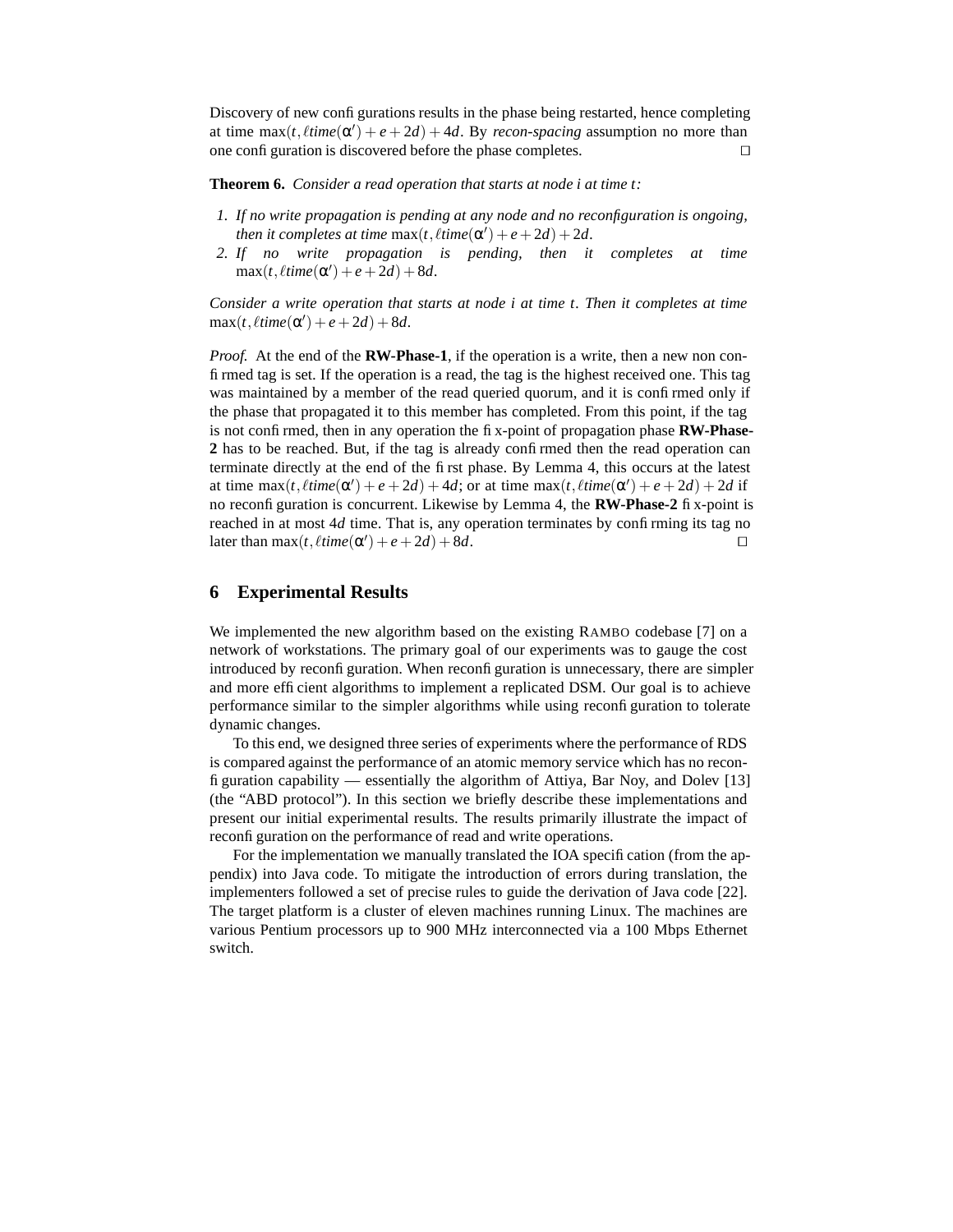

**Fig. 3.** Average operation latency: (a) as size of configurations changes, (b) as number of nodes performing read/write operations changes, and (c) as the reconfiguration and the number of participants changes.

Each instance of the algorithm uses a single socket to receive messages over TCP/IP, and maintains a list of open, outgoing connections to the other participants of the service. The nondeterminism of the I/O Automata model is resolved by scheduling locally controlled actions in a round-robin fashion. The ABD and RDS algorithm share parts of the code unrelated to reconfiguration, in particular that related to joining the system and accessing quorums. As a result, performance differences directly indicate the costs of reconfiguration. While these experiments are effective at demonstrating comparative costs, actual latencies most likely have little reflection on the operation costs in a fully-optimized implementation.

*Experiment* (*a*). In the first experiment, we examine how the RDS algorithm responds to different size configurations (and hence different levels of fault-tolerance). We measure the average operation latency while varying the size of the configurations. Results are depicted in Figure  $3(a)$ . In all experiments, we use configurations with majority quorums. We designate a single machine to continuously perform read and write operations and compute average operation latency for different size configurations, ranging from 1 to 5. In the tests involving the RDS algorithm, we chose a separate machine to continuously perform reconfiguration of the system – when one reconfiguration request successfully terminates another is immediately submitted.

*Experiment* (b). In the second set of experiments, we test how the RDS algorithm responds to varying load. Figure 3(b) presents results of the second experiment, where we compute the average operation latency for a fixed-size configuration of five members, varying the number of nodes performing read/write operations changes from 1 to 10. Again, in the experiments involving RDS algorithm a single machine is designated to reconfigure the system. Since we only have eleven machines to our disposal, nodes that are members of configurations also perform read/write operations.

*Experiment* (c). In the last experiment we test the effects of reconfiguration frequency. Two nodes continuously perform read and write operations, and the experiments were run varying the number of instances of the algorithm. Results of this test are depicted in Figure 3(c). For each of the sample points on the x-axis, the size of configuration used is half of the algorithm instances. As in the previous experiments, a single node is dedicated to reconfigure the system. However, here we insert a delay between the successful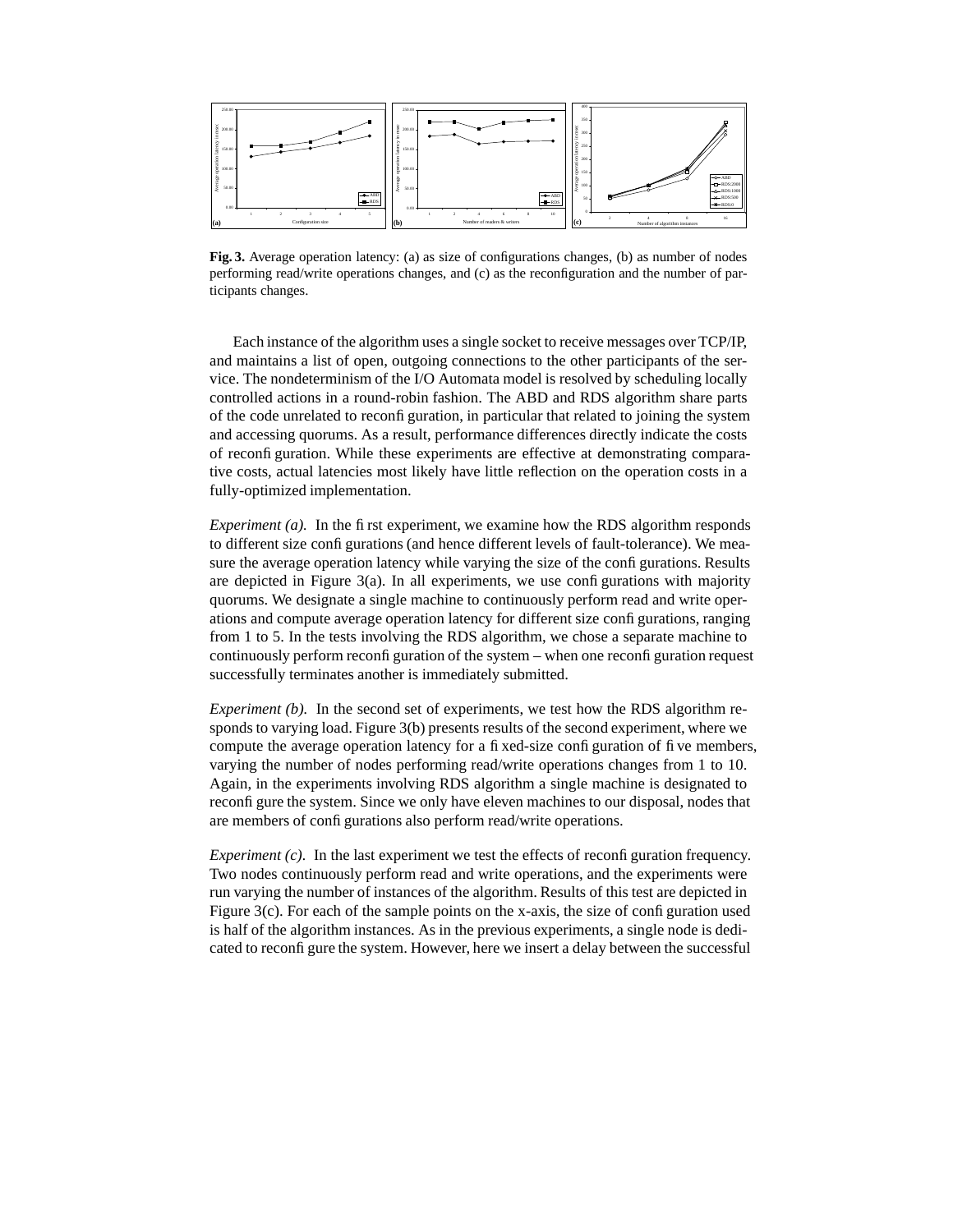termination of a reconfiguration request and the submission of another. The delays used are 0, 500, 1000, and 2000 milliseconds. Since we only have eleven machines to our disposal, in the experiment involving 16 algorithm instances, some of the machines run two instances of the algorithm.

*Interpretation.* We begin with the obvious. In all three series of experiments, the latency of read/write operations for RDS is competitive with that of the simpler ABD algorithm. Also, the frequency of reconfiguration has little effect on the operation latency. These observations lead us to conclude that the increased cost of reconfiguration is only modest.

This is consistent with the theoretical operation of the algorithm. It is only when a reconfiguration exactly intersects an operation in a particularly bad way that operations are delayed. This is unlikely to occur, and hence most read/write operations suffer only a modest delay.

Also, note that the messages that are generated during reconfiguration, and read and write operations, include replica information as well as the reconfiguration information. Since the actions are scheduled using a round-robin method, it is likely that in some instances a single communication phase might contribute to the termination of both the read/write and the reconfiguration operation. Hence, we suspect that the dual functionality of messages helps to keep the system latency low.

A final observation is that the latency does grow with the size of the configuration and the number of participating nodes. Both of these require increased communication, and result in larger delays in the underlying network when many nodes try simultaneously to broadcast data to all others. Some of this increase can be mitigated by using an improved multicast implementation; some can be mitigated by choosing quorums optimized specifically for read or write operations.

#### **7 Conclusion**

We have presented RDS, a new distributed algorithm for implementing a reconfigurable consistent shared memory in dynamic, asynchronous networks. Prior solutions (e.g., [1, 2]) used a separate new configuration selection service that did not incorporate the removal of obsolete configurations. This resulted in longer delays between the time of new-configuration installation and old configuration removal, hence requiring configurations to remain viable for longer periods of time and decreasing algorithm's resilience to failures. In this work we capitalized on the fact that RAMBO and Paxos solve two different problems using a similar mechanism, namely round-trip communication phases involving sets of quorums. This observation led to the development of RDS that allows rapid reconfiguration and removal of obsolete configurations, hence reducing the window of vulnerability. Finally, our experiments show that reconfiguration is inexpensive, since performance of our algorithm closely mimics that of an algorithm that has no reconfiguration functionality. However, our experiments are limited to a small number of machines and a controlled lab setting. Therefore, as future work we would like to extend the experimental study to a wide area network where many machines participate thereby allowing us to capture a more realistic behavior of this algorithm for arbitrary configuration sizes and network delays.